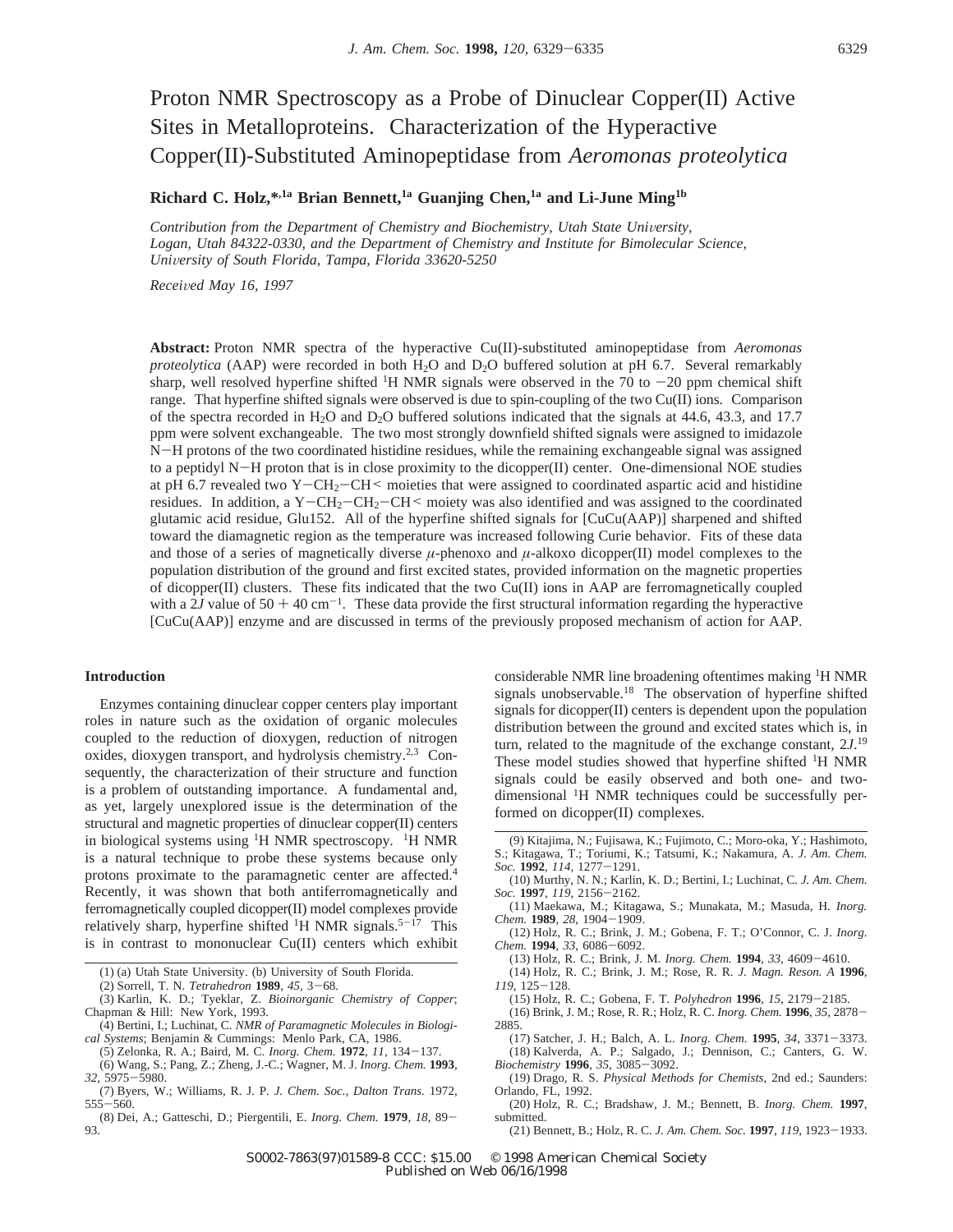Of particular interest are di- and trinuclear metallohydrolases that contain carboxylate rich coordination environments.<sup>12,20-24</sup> Specifically, we are interested in the aminopeptidase from *Aeromonas proteolytica* (AAP) which catalyzes the hydrolysis of a wide range of N-terminal amino acid residues from proteins and polypeptides.<sup>25-27</sup> AAP possesses ideal biological properties for studying hydrolase activity catalyzed by dinuclear metal centers.28 AAP is a small, monomeric enzyme (32 000 Da), that contains two g-atoms of zinc per mol of polypeptide, and is thermostable for several hours at 70  $^{\circ}$ C.<sup>23,28</sup> AAP has been crystallographically characterized and possesses a (*µ*-aqua)(*µ*carboxylato)dizinc(II) core with a terminal carboxylate and histidine residue coordinated to each metal ion.<sup>29</sup> Substitution of the two g-atoms of  $Zn(II)$  with  $Co(II)$ ,  $Cu(II)$ , or  $Ni(II)$ provides enzymes are which hyperactive by 7.7, 6.5, and 25 times, respectively, toward certain substrates.<sup>30-32</sup> Moreover, the addition of 1 mol of  $Cu(II)$ ,  $Co(II)$ , or  $Ni(II)$  to apo-AAP followed by the addition of Zn(II) provides discrete heterodimetallic active sites that are enzymatically hyperactive compared to native AAP.<sup>21,22</sup> For Ni(II) and Cu(II), nearly a 90- and 100fold increase in activity are observed, respectively.<sup>30,31</sup> Since no spectral data of any kind has been reported for Cu(II) substituted AAP, structural modifications leading to the altered substrate specificity and hyperactivity are unknown.

In an effort to gain insight into the structure and function of dinuclear Cu(II) enzymes, we have recorded  ${}^{1}H$  NMR spectra of Cu(II) substituted AAP ([CuCu(AAP)]) at pH 6.7. Analysis of the hyperfine shifted <sup>1</sup>H NMR signals along with  $T_1$  values and nuclear Overhauser effect (NOE) difference spectra have facilitated the assignment of several of the hyperfine shifted <sup>1</sup>H NMR resonances. The temperature dependence of each hyperfine shifted signal was determined along with those of several model complexes. Fits of these data to the population distribution between the ground and first excited states provide information about the magnetic properties of dicopper(II) clusters. Our data demonstrate, for the first time, that <sup>1</sup>H NMR spectroscopy is a viable tool for structure-function studies on spin-coupled dicopper(II) metalloprotein active sites.

## **Materials and Methods**

**Enzyme Purification.** All chemicals used in this study were purchased commercially and were of the highest quality available. The aminopeptidase from *Aeromonas proteolytica* (AAP) was purified from a stock culture kindly provided by Professor Céline Schalk. Cultures were grown according to the previously published procedure,<sup>28</sup> with minor modifications to the growth media.<sup>23</sup> AAP was routinely purified and quantitated as described in detail elsewhere.<sup>21</sup>

**Spectrophotometric Assay of AAP.** AAP activity was measured by the method of Prescott and Wilkes<sup>28</sup> as modified by Baker *et al.*<sup>33</sup> In this assay, the hydrolysis of 0.5 mM L-leucine-*p*-nitroanilide (10

- (25) Taylor, A. *FASEB J.* **<sup>1993</sup>**, *<sup>7</sup>*, 290-298.
- (26) Taylor, A. *TIBS* **<sup>1993</sup>**, *<sup>18</sup>*, 167-172.
- (27) *Aminopeptidases*; Taylor, A., Ed.; R. G. Landes Co.: Austin, TX, 1996; pp  $1-219$ .
- (28) Prescott, J. M.; Wilkes, S. H. *Methods Enzymol.* **<sup>1976</sup>**, *45B*, 530- 543.
- (29) Chevrier, B.; Schalk, C.; D'Orchymont, H.; Rondeau, J.-M.; Moras, D.; Tarnus, C. *Structure* **<sup>1994</sup>**, *<sup>2</sup>*, 283-291.
- (30) Prescott, J. M.; Wagner, F. W.; Holmquist, B.; Vallee, B. L. *Biochem. Biophys. Res. Commun.* **<sup>1983</sup>**, *<sup>114</sup>*, 646-652.
- (31) Prescott, J. M.; Wagner, F. W.; Holmquist, B.; Vallee, B. L. *Biochemistry* **<sup>1985</sup>**, *<sup>24</sup>*, 5350-5356.
- (32) Bayliss, M. E.; Prescott, J. M. *Biochemistry* **<sup>1986</sup>**, *<sup>25</sup>*, 8113-8117. (33) Baker, J. O.; Wilkes, S. H.; Bayliss, M. E.; Prescott, J. M. *Biochemistry* **<sup>1983</sup>**, *<sup>22</sup>*, 2098-2103.

mM Tricine, pH 8.0 containing 0.1 mM ZnSO4) was measured spectrophotometrically at 25 °C by monitoring the formation of *p*-nitroaniline at 405 nm ( $\Delta \epsilon_{405}$  value of *p*-nitroaniline of 10 800 M<sup>-1</sup> cm-1). The specific activity of purified AAP with L-leucine-*p*nitroanilide was typically found to be 120 units per mg of enzyme. One unit was defined as the amount of enzyme that releases  $1 \mu$ mol of *p*-nitroaniline at 25 °C in 60 s. The specific activity determined for the dizinc(II) enzyme in this study was identical to that reported by Prescott and Wilkes.<sup>28</sup> Enzyme concentrations were determined from the absorbance at 280 nm with the value  $\epsilon_{280} = 41\,800 \, \text{M}^{-1} \, \text{cm}^{-1.34}$ <br>The accuracy of this value was checked by the Edelboch method<sup>35–37</sup> The accuracy of this value was checked by the Edelhoch method $35-37$ using a 5:13:2 molar ratio mixture of *N*-acetyl-L-tryptophanamide, Gly-Tyr-amide, and L-cysteine, respectively, to model AAP. The molar absorptivity determined from this method ( $\epsilon_{280} = 43950 \text{ M}^{-1} \text{ cm}^{-1}$ ) for AAP solubilized in 6 M guanidine hydrochloride was in excellent agreement with the previously reported value by Prescott *et al.*<sup>34</sup>

**Preparation of Cu(II)-Substituted AAP.** Adventitious metal ions were removed from buffers by Chelex-100 resin (Sigma Chemical Company). All dilutions of enzyme and substrates were made with metal-free buffers in metal-free sterile plasticware. Dialysis tubing was prepared by boiling in deionized water and decanting the wash water. At least four such treatments were performed before the dialysis tubing was used. Apo-AAP was prepared by a method similar to that of Prescott et al.<sup>28,30</sup> Briefly, AAP was dialyzed for 48 h at 4  $\degree$ C against at least four changes of 10 mM 1,10-phenanthroline in 50 mM Hepes buffer, pH 7.5. The 1,10-phenanthroline was removed by dialysis against 50 mM Hepes buffer, pH 7.5, until it was undetectable in the solution outside the dialysis bag by absorbance readings at 327 nm. The specific activity of apo-AAP was typically less than 5% of that of native AAP. Two and one-half equiv of  $CuCl<sub>2</sub>$  (Strem Chemicals, Newburyport, MA, 99.999% CuCl<sub>2</sub>) were added to apo-AAP resulting in an immediate color change to light green/yellow. Excess Cu(II) was removed by successive dilution and concentration of [CuCu(AAP)] in an Amicon Centricon-10 microconcentrator at pH 6.7. The electronic absorption spectrum of [CuCu(AAP)] at pH 6.7 in 50 mM Hepes buffer shows a maximum at 730 nm with a molar absorptivity of  $140 \text{ M}^{-1}$  $cm^{-1}$ . These data are typical of tetragonally distorted Cu(II) centers found in Type 2 copper proteins.<sup>38</sup> Cu(II) substituted forms of AAP were assayed for activity with L-leucine-*p*-nitroanilide and L-alanine*p*-nitroanilide and were entirely in agreement with those reported earlier.<sup>30,31</sup> For example, the activities of Cu(II)-substituted AAP with L-leucine *p*-nitroanilide and L-alanine *p*-nitroanilide were 6.1 and 1.7 units per mg, respectively, compared to dizinc(II) AAP which had specific activities of 120 and 0.22 units per mg, respectively.

**Physical Methods.** All spectrophotometric measurements were performed on a Shimadzu UV-3101PC spectrophotometer equipped with a constant temperature holder and a Haake (Type 423) constant temperature circulating bath. Proton NMR spectra were recorded on a Bruker ARX-400 spectrometer at 400.13 MHz. A presaturation pulse or a modified-DEFT multipulse sequence was used to suppress the water signal and the resonances in the diamagnetic region.<sup>39</sup> The pulse sequence repetition rate was typically  $5 s<sup>-1</sup>$  with a spectral window of 83 kHz. Chemical shifts (in ppm) were referenced to the residual water peak at 4.7 ppm. The <sup>1</sup>H NMR data were Fourier transformed with an exponential apodization function as well as the application of a 30 Hz line broadening. Longitudinal relaxation times  $(T_1)$  were measured by the use of an inversion-recovery pulse sequence (180°-*t*-90°). Plots of  $ln(I_0 - I_1)$  vs *t* for each signal provided a straight line over all *t* values investigated. Peak areas were determined as relative areas based on the 1:1 area ratio of signal H. Nonbaseline subtracted spectra were used to determine these areas by the cut-and-weigh method. Nuclear Overhauser effect (NOE) difference spectra were obtained at 300 K by computer manipulation of the free induction decay with the saturation

- (35) Gill, S. C.; von Hippel, P. H. *Anal. Biochem.* **<sup>1989</sup>**, *<sup>182</sup>*, 319-326. (36) Gill, S. C.; von Hippel, P. H. *Anal. Biochem.* **1990**, *189*, 283.
- 
- (37) Edelhoch, H. *Biochemistry* **<sup>1967</sup>**, *<sup>6</sup>*, 1948-1954.
- (38) Solomon, E. I.; Lowery, M. D.; Lacroix, L. B.; Root, D. E. In *Methods Enzymol.* 1993; Vol. 226, pp 1-33.
- (39) Kerby, R.; Zeikus, J. G. *J. Bacteriol.* **<sup>1987</sup>**, *<sup>169</sup>*, 5605-5609.

<sup>(22)</sup> Bennett, B.; Holz, R. C. *Biochemistry* **<sup>1997</sup>**, *<sup>36</sup>*, 9837-9846. (23) Chen, G.; Edwards, T.; D'souza, V. M.; Holz, R. C. *Biochemistry*

**<sup>1997</sup>**, *<sup>36</sup>*, 4278-4286.

<sup>(24)</sup> Lin, L.-Y.; Park, H. I.; Ming, L.-J. *JBIC* **<sup>1997</sup>**, *<sup>2</sup>*, 744-749.

<sup>(34)</sup> Prescott, J. M.; Wilkes, S. H.; Wagner, F. W.; Wilson, K. J. *J. Biol. Chem.* **<sup>1971</sup>**, *<sup>246</sup>*, 1756-1764.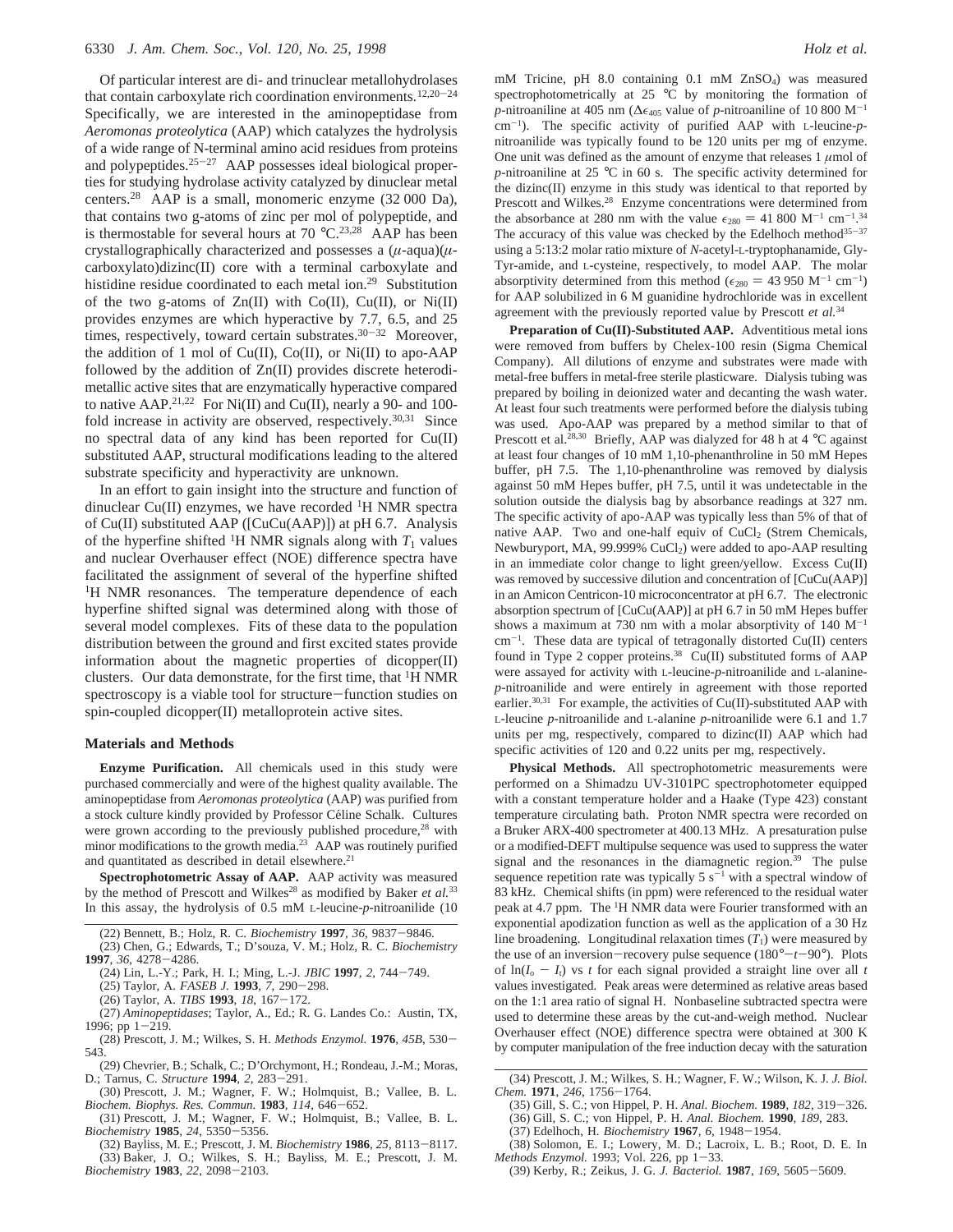

Figure 1. <sup>1</sup>H NMR spectra of (A) a 1 mM sample of [CuCu(AAP)] in H2O (20 mM Hepes; 10% 2-propanol) at 300 K (pH 6.7) and (B) a 1 mM sample of [CuCu(AAP)] in D2O (20 mM Hepes; 10% 2-propanol) at 300 K (pD 6.7). Both spectra were recorded using a presaturation pulse sequence to suppress the  ${}^{1}H_{2}O$  signal. Spectra were recorded at a repetition rate of  $\sim$ 5 s<sup>-1</sup> and a sufficiently wide bandwidth to cover all possible hyperfine shifted signals.

pulse set alternatively on the signal of interest and a reference position for 10 ms. Steady-state NOE  $(\eta_{ij})$  on signal *i* when signal *j* is saturated for a period of time t in paramagnetic metalloproteins is given by

$$
\eta_{ij} = \sigma_{ij}/\rho_i = -0.1\gamma^4 h^2 r_{ij}^{-6} t_c T_1 \tag{1}
$$

where  $\sigma_{ij}$  is the cross-relaxation between *i* and *j*,  $t_c$  is the rotational correlation time of the molecule,  $r_i$  ( $T_1$ ) is the spin-lattice relaxation rate of proton  $i$ , and  $r_{ij}$  is the distance between nuclei  $i$ , and  $j$ . The remaining constants have their usual meaning. All buffers for NMR samples contained 20% 2-propanol to prevent aggregation at high protein concentrations. Purified enzyme stored for up to two weeks at 4 °C in 50 mM Hepes buffer, pH 7.5, containing 20% (by volume) 2-propanol, showed no measurable decrease in activity.

## **Results and Discussion**

**1H NMR Spectra of [CuCu(AAP)] at pH 6.7.** The 400 MHz <sup>1</sup>H NMR spectrum of [CuCu(AAP)] was recorded at 25 °C in H2O buffered (Hepes) solution at pH 6.7 (Figure 1A). Several remarkably sharp, well resolved hyperfine shifted <sup>1</sup>H NMR signals were observed in the 70 to  $-20$  ppm chemical shift range (Table 1). That hyperfine shifted signals are observed requires that the two Cu(II) ions be spin-coupled. Antiferromagnetically coupled dicopper(II) centers, for example, possess a singlet (S=0) ground state and a triplet ( $S = 1$ ) first excited state that differ in energy by the exchange constant, 2*J*. The proximity of the diamagnetic ground state and the first excited state provides a facile electronic relaxation mechanism. The 1H NMR relaxation data (Table 1) suggests a roomtemperature electron spin relaxation rate (*T*1e) of <sup>∼</sup>1010-<sup>1011</sup>  $s^{-1}$ . Systems with  $T_{1e}$ 's on this order, such as low-spin Fe(III) or high-spin Co(II), generally provide relatively sharp hyperfine shifted 1H NMR signals that can be assigned by modern NMR techniques.<sup>4,40,41</sup> In addition, Cu(II) ions are less paramagnetic  $(S = 1/2)$  than high-spin Co(II) ions, for example, which results in only a small Curie relaxation contribution ( $\propto \tau_r S^2(S+1)^2$ ) so that hyperfine shifted signals will be relatively sharp even for large proteins (>80 kDa.).

Table 1. Properties of the Observed Hyperfine Shifted <sup>1</sup>H NMR Resonances of the Cu(II)-Substituted Aminopeptidase from *Aeromonas proteolytica*

| 2000<br>3<br>$\sim$ 57<br>$\sim$ 2<br>Curie<br>А<br>50.4<br>240<br>B<br>Asp <sub>B</sub> C <sup>b</sup> H<br>1<br>>1<br>Curie<br>Asp <sub>B</sub> C <sup>b</sup> H<br>45.2<br>C<br>410<br>2<br>$\overline{c}$<br>Curie<br>Glu $C^b$ H<br>His $N^{d}2H$<br>$ND^{f}$<br>ND <sup>f</sup><br>ND <sup>f</sup><br>ND <sup>f</sup><br>$\mathbf{D}^e$<br>44.6<br>$Glu C^bH$<br>E<br>44.0<br>490<br>$\mathfrak{2}$<br>Curie<br>$\overline{c}$<br>His $N^{d}2H$<br>43.3<br>ND <sup>f</sup><br>ND <sup>f</sup><br>ND <sup>f</sup><br>ND <sup>f</sup><br>$F^e$<br>Glu $C^b$ H<br>G<br>730<br>41.7<br>1<br>$\overline{c}$<br>Curie<br>Glu $C^b$ H<br>400<br>2<br>Н<br>33.4<br>1<br>Curie<br>Glu C <sup>a</sup> H<br>430<br>I<br>19.3<br>1<br>1<br>Curie<br>His $C^b$ H<br>J<br>210<br>ND <sup>f</sup><br>18.5<br>1<br>Curie<br>$ND^{f}$<br>$K^e$<br>Peptide N-H<br>1<br>Curie<br>17.7<br>270<br>His $C^b$ H<br>$\mathcal{F}$<br>ND <sup>f</sup><br>140<br>1<br>12.3<br>L<br>490<br>1<br>$-3.2$<br>М<br>$\geq 1$<br>N<br>$-6.2$<br>410<br>1<br>Asp <sub>B</sub> $C^aH$<br>1<br>1<br>3<br>$-7.7$<br>730<br>O | signal | assignment | chemical<br>shift <sup>a</sup><br>(ppm) | line<br>width $b$<br>(Hz) | relative<br>area <sup>c</sup> | $T_1^d$<br>(ms) | temp<br>dependence |
|-----------------------------------------------------------------------------------------------------------------------------------------------------------------------------------------------------------------------------------------------------------------------------------------------------------------------------------------------------------------------------------------------------------------------------------------------------------------------------------------------------------------------------------------------------------------------------------------------------------------------------------------------------------------------------------------------------------------------------------------------------------------------------------------------------------------------------------------------------------------------------------------------------------------------------------------------------------------------------------------------------------------------------------------------------------------------------------------------|--------|------------|-----------------------------------------|---------------------------|-------------------------------|-----------------|--------------------|
|                                                                                                                                                                                                                                                                                                                                                                                                                                                                                                                                                                                                                                                                                                                                                                                                                                                                                                                                                                                                                                                                                               |        |            |                                         |                           |                               |                 |                    |
|                                                                                                                                                                                                                                                                                                                                                                                                                                                                                                                                                                                                                                                                                                                                                                                                                                                                                                                                                                                                                                                                                               |        |            |                                         |                           |                               |                 |                    |
|                                                                                                                                                                                                                                                                                                                                                                                                                                                                                                                                                                                                                                                                                                                                                                                                                                                                                                                                                                                                                                                                                               |        |            |                                         |                           |                               |                 |                    |
|                                                                                                                                                                                                                                                                                                                                                                                                                                                                                                                                                                                                                                                                                                                                                                                                                                                                                                                                                                                                                                                                                               |        |            |                                         |                           |                               |                 |                    |
|                                                                                                                                                                                                                                                                                                                                                                                                                                                                                                                                                                                                                                                                                                                                                                                                                                                                                                                                                                                                                                                                                               |        |            |                                         |                           |                               |                 |                    |
|                                                                                                                                                                                                                                                                                                                                                                                                                                                                                                                                                                                                                                                                                                                                                                                                                                                                                                                                                                                                                                                                                               |        |            |                                         |                           |                               |                 |                    |
|                                                                                                                                                                                                                                                                                                                                                                                                                                                                                                                                                                                                                                                                                                                                                                                                                                                                                                                                                                                                                                                                                               |        |            |                                         |                           |                               |                 |                    |
|                                                                                                                                                                                                                                                                                                                                                                                                                                                                                                                                                                                                                                                                                                                                                                                                                                                                                                                                                                                                                                                                                               |        |            |                                         |                           |                               |                 |                    |
|                                                                                                                                                                                                                                                                                                                                                                                                                                                                                                                                                                                                                                                                                                                                                                                                                                                                                                                                                                                                                                                                                               |        |            |                                         |                           |                               |                 |                    |
|                                                                                                                                                                                                                                                                                                                                                                                                                                                                                                                                                                                                                                                                                                                                                                                                                                                                                                                                                                                                                                                                                               |        |            |                                         |                           |                               |                 |                    |
|                                                                                                                                                                                                                                                                                                                                                                                                                                                                                                                                                                                                                                                                                                                                                                                                                                                                                                                                                                                                                                                                                               |        |            |                                         |                           |                               |                 |                    |
|                                                                                                                                                                                                                                                                                                                                                                                                                                                                                                                                                                                                                                                                                                                                                                                                                                                                                                                                                                                                                                                                                               |        |            |                                         |                           |                               |                 |                    |
|                                                                                                                                                                                                                                                                                                                                                                                                                                                                                                                                                                                                                                                                                                                                                                                                                                                                                                                                                                                                                                                                                               |        |            |                                         |                           |                               |                 |                    |
|                                                                                                                                                                                                                                                                                                                                                                                                                                                                                                                                                                                                                                                                                                                                                                                                                                                                                                                                                                                                                                                                                               |        |            |                                         |                           |                               |                 | pseudo-Curie       |
|                                                                                                                                                                                                                                                                                                                                                                                                                                                                                                                                                                                                                                                                                                                                                                                                                                                                                                                                                                                                                                                                                               |        |            |                                         |                           |                               |                 | pseudo-Curie       |
|                                                                                                                                                                                                                                                                                                                                                                                                                                                                                                                                                                                                                                                                                                                                                                                                                                                                                                                                                                                                                                                                                               |        |            |                                         |                           |                               |                 | pseudo-Curie       |
|                                                                                                                                                                                                                                                                                                                                                                                                                                                                                                                                                                                                                                                                                                                                                                                                                                                                                                                                                                                                                                                                                               | P      |            | $-11.4$                                 | 410                       | 1                             | >1              | pseudo-Curie       |

*<sup>a</sup>* All chemical shifts are in ppm relative to the residual solvent signal at 4.7 ppm for H<sub>2</sub>O. *b* Full width at half-maximum.  $c$  Relative areas are based on the area of signal H.  $^dT_1$  values were obtained at 400 MHz and 25 °C. *<sup>e</sup>* Solvent-exchangeable. *<sup>f</sup>* Not determined.

Among the observed resonances, signals D (44.6 ppm), F (43.3 ppm), and K (17.7 ppm) are solvent exchangeable (Figure 1B). Examination of the X-ray crystal structure of AAP reveals that two histidine residues furnish ligands to the dimetal active site.<sup>16</sup> The two most strongly downfield shifted signals (D and F) were assigned to imidazole N-H protons of the two coordinated histidine residues. The observed chemical shifts for signals D and F are close to those of exchangeable benzimidazole N-H protons observed for two ferromagnetically coupled dicopper(II) model complexes.<sup>16</sup> The remaining exchangeable signal (K) was assigned to a peptidyl N-H proton that is in close proximity to the dicopper(II) center. Inspection of the X-ray crystal structure reveals that the N-H peptidyl proton of Met180 resides ∼5.2 Å from the dinuclear cluster; however, no fewer than six N-H peptidyl protons are found within 10 Å of the dinuclear cluster.

The observation of hyperfine shifted  ${}^{1}$ H NMR signals for [CuCu(AAP)] was found to be dependent on pH. As the pH was increased from 6.7 to 8.5, the intensity of the observed NMR signals decreased and were no longer observed at pH values above 8.0. Upon returning the pH to 6.7, the original <sup>1</sup>H NMR spectrum could be completely recovered. Moreover, the enzymatic activity of this sample, assayed at pH 8.0, remained constant, and the metal content (as Cu) was estimated to be  $1.9 \pm 0.1$  by inductively coupled plasma atomic emission spectrometry (ICP-AES). Thus enzyme degradation or metal loss does not occur. Since the observation of hyperfine shifted <sup>1</sup>H NMR signals for dicopper(II) centers are a function of spincoupling between the two Cu(II) ions, these data suggest that the two Cu(II) ions in [CuCu(AAP)] become uncoupled at high pH values. Therefore, the observed <sup>1</sup>H NMR signals result from a (*µ*-aqua)(*µ*-carboxylato)dicopper(II) core which is consistent with recent kinetic, EPR, and X-ray crystallographic studies that indicate at pH values less than 7.0, the dimetal cluster contains a  $\mu$ -aquo bridge.<sup>21-23</sup>

**NOE Difference Spectra of [CuCu(AAP)] at pH 6.7.** Assignment of several of the remaining hyperfine shifted signals was achieved by nuclear Overhauser effect (NOE) difference experiments. For paramagnetic metalloproteins with favorably short electron-spin relaxation times, steady-state NOE has been shown to be a useful tool for identifying pairs of nuclei in close

<sup>(40)</sup> Bertini, I.; Turano, P.; Vila, A. J. *Chem. Re*V*.* **<sup>1993</sup>**, *<sup>93</sup>*, 2833- 2932.

<sup>(41)</sup> *NMR Methodology for Paramagnetic Proteins*; La Mar, G. N., de Ropp, J. S., Eds.; Plenum Press: New York, 1993; Vol. 12, pp 1-78.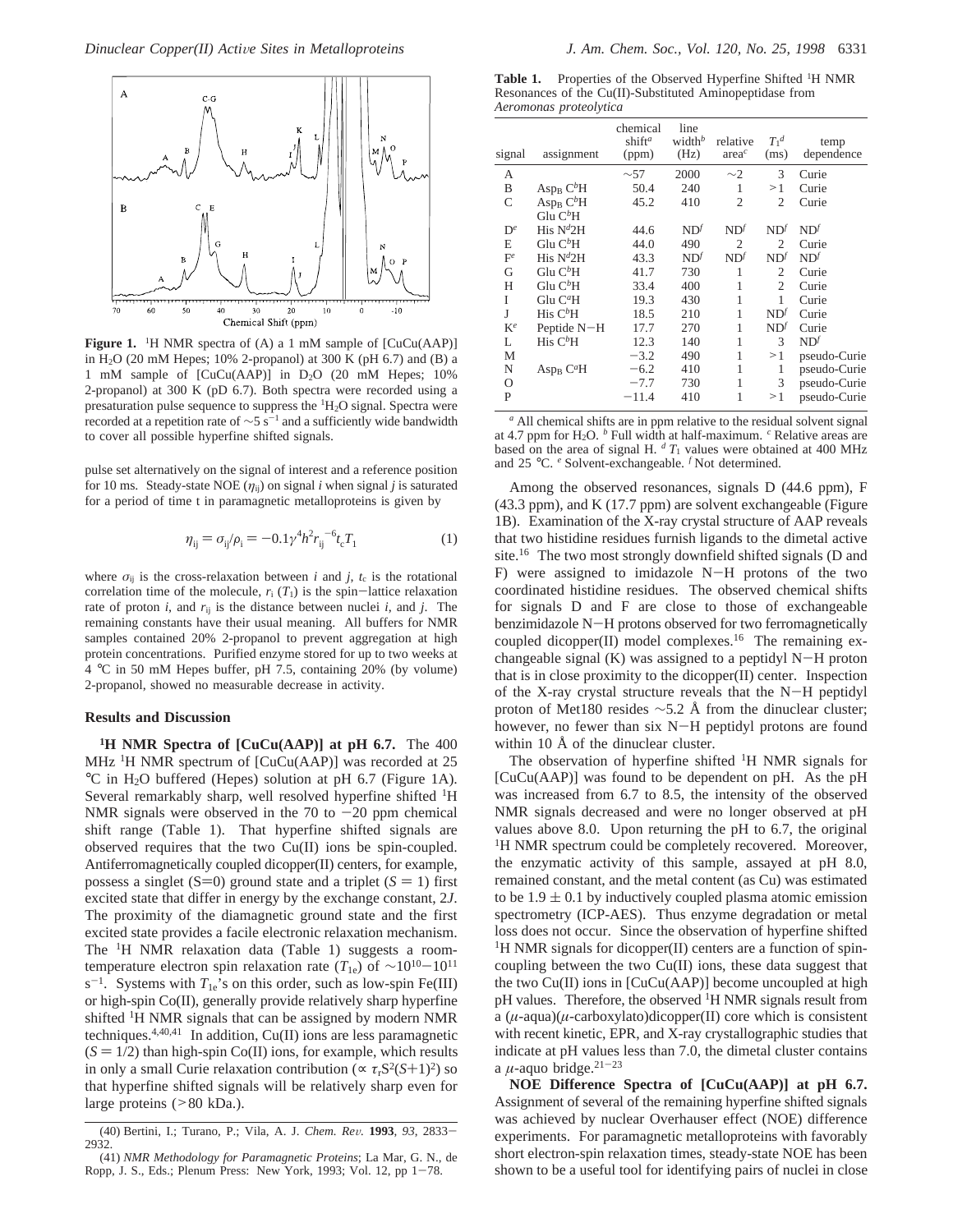

**Figure 2.** NOE difference 1H NMR spectra of a 1 mM sample of [CuCu(AAP)] in  $D_2O$  (20 mM Hepes; 10% 2-propanol) at 300 K (pD 6.7) with the on resonance decoupler pulse set at the frequency indicated by the arrow. (A) 1H NMR spectrum of a 1 mM sample of [CuCu-  $(AAP)$ ] in  $D_2O$ . NOE difference spectrum with the decoupler pulse centered at (A) 51 and (B) 45 ppm.

proximity to one another.<sup>40-42</sup> Steady-state NOE methods were used to assign the observed hyperfine shifted signals of [CuCu- (AAP)] instead of two-dimensional methods since all of the observed resonances have  $T_1$  values less than 3 ms, rendering signal assignment by 2D methods impossible at this time. Irradiation of signal A for 10 ms showed no detectable NOE cross-relaxation to any other observed signal. On the other hand, irradiation of signal B for 10 ms showed clear cross-relaxation to signals C and N indicating that these three protons are in close proximity to one another (Figure 2). To verify that irradiation of B for 10 ms did not in turn partially irradiate signal A or C, which are 6 and 5 ppm away from signal B, respectively, the decoupler was calibrated by irradiating a single resonance of ferricytochrome C that was less than 2 ppm away from a second resonance.<sup>43</sup> In this experiment, irradiation of either signal showed no irradiation of the second. These data indicate that under our pulsing conditions, decoupler power spill-over did not occur for hyperfine shifted 1H NMR resonances separated by greater than or equal to 2 ppm. Therefore, protons B, C, and N can be assigned to a  $Y - CH_2-CH \le$  amino acid side chain with Y ligated to the metal center. Of the possible amino acid residues that could produce such a pattern, only coordinated aspartate or histidine residues will give rise to the observed hyperfine shifts. However, the  $T_1$  ( $\propto$  r<sup>6</sup><sub>Cu-H</sub>) values are inappropriate for  $N_{\epsilon}$ -coordinated His C<sup> $\beta$ </sup>H protons since these protons will likely exhibit longer  $T_1$  values and smaller hyperfine shifts, based on dicopper(II) model studies.<sup>40</sup> Therefore, signals B, C, and N are assigned to an aspartate residue coordinated to the dicopper(II) cluster of AAP. Inspection of the X-ray crystal structure of AAP indicates that two aspartate residues furnish carboxylate ligands to the dimetal active site. Therefore, signals B, C, and N can result from either the bridging or terminal aspartic acid moiety.

NOE difference spectra were also recorded for signals C-E, H, and I-J at 25  $^{\circ}$ C. Saturation of signals C and E simultaneously for 10 ms revealed clear NOE cross-relaxation to signals G, H, and I (Figure 3). Likewise, irradiation of H showed clear NOE cross relaxation to signals C, E, and I. Moreover, simultaneous saturation of signals I and J for 10 ms showed



**Figure 3.** NOE difference 1H NMR spectra of a 1 mM sample of [CuCu(AAP)] in  $D_2O$  (20 mM Hepes; 10% 2-propanol) at 300 K (pD 6.7) with the on resonance decoupler pulse set at the frequency indicated by the arrow. (A) <sup>1</sup>H NMR spectrum of a 1 mM sample of [CuCu- $(AAP)$ ] in  $D_2O$ . NOE difference spectrum with the decoupler pulse centered at (A) 19 and (B) 33 ppm.



Figure 4. Temperature dependence of the hyperfine shifted <sup>1</sup>H NMR resonances of a 1 mM sample of  $[CuCu(AAP)]$  in D<sub>2</sub>O between 276 and 308 K. The four downfield shifted signals (60 to 30 ppm) are A, C, E, and H, respectively, while the four upfield shifted signals  $(-2)$  to -12 ppm) are M, N, O, and P, respectively. The dashed lines are linear least-squares fit to the data while the solid lines are fits to eq 4.

clear NOE cross-relaxation to signals C, E, G, and L. These data indicate that signals C, E, G, H, and I are in close proximity to one another assigning them to the  $Y - CH_2-CH_2-CH \leq$ protons of Glu152. The observation of cross-relaxation to signal L upon irradiation of I-J indicates that signals J and L likely make up a  $C^{\beta}H$  pair. We propose that this  $C^{\beta}H$  pair is due to one of the coordinated histidine residues since the two signals have smaller chemical shifts, as expected for His C*<sup>â</sup>*H protons. The corresponding  $C^{\alpha}H$  proton of the histidine ligand was not observed and is likely within the diamagnetic envelope.40

**Temperature Studies.** The temperature dependence of the observed hyperfine shifted <sup>1</sup>H NMR signals of [CuCu(AAP)] over the temperature range 276-308 K are shown as a Curie plot in Figure 4. Both Curie and anti-Curie temperature dependencies were observed for sets of hyperfine shifted protons. Signals A-L followed Curie-like behavior (contact shift decreases with increasing temperature), while signals M-<sup>P</sup> exhibited anti-Curie behavior (contact shift increases with increasing temperature). Inspection of Figure 4 reveals that the temperature dependence of the hyperfine shifted signals for [CuCu(AAP)] do not strictly follow Curie behavior. Linear

<sup>(42)</sup> Cheng, H.; Markley, J. L. *Annu. Re*V*. Biophys. Biomol. Struct.* **<sup>1995</sup>**, *<sup>24</sup>*, 209-237.

<sup>(43)</sup> Lanzilotta, W. N.; Holz, R. C.; Seefledt, L. C. *Biochemistry* **1995**, *<sup>34</sup>*, 15646-15653.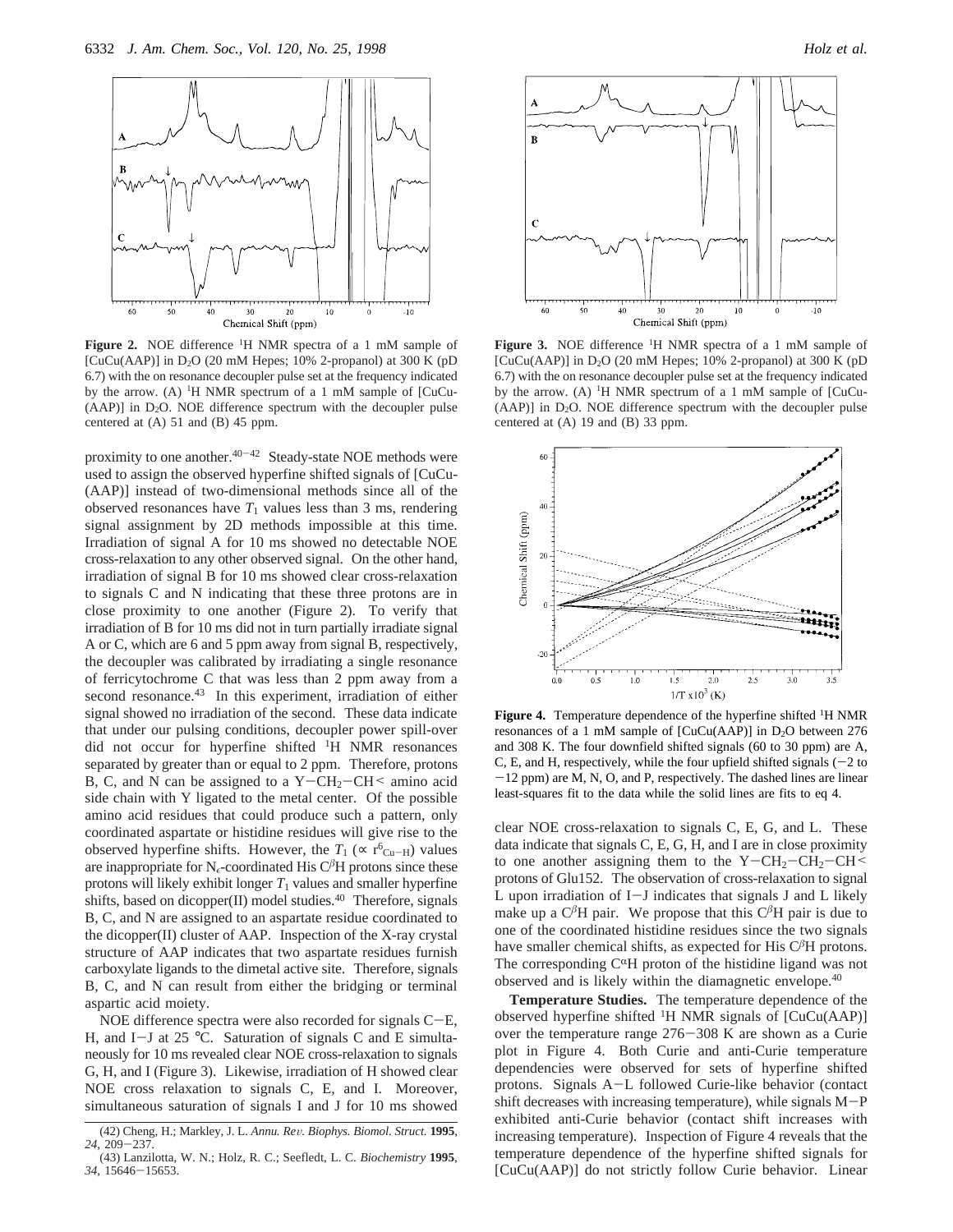

**Figure 5.** Schematic representations of  $[Cu<sub>2</sub>(m-XYL)(OH)]^{2+}$  (1),  $[Cu<sub>2</sub>(BPMP)(OH)]<sup>2+</sup>$  (2),  $[Cu<sub>2</sub>(CH<sub>3</sub>HXTA)(OH)]<sup>2-</sup>$  (3),  $[Cu<sub>2</sub>(CH<sub>3</sub>-)$  $HXTA)(H_2O)_2]^{1-}$  (4),  $[Cu_2(TBHP)(OAc)]^{2+}$  (5), and  $[Cu_2TBHP (OBz)]^{2+}$  (6).

regression analysis of the temperature dependence of the hyperfine shifted <sup>1</sup>H NMR signals of [CuCu(AAP)] revealed that signals A-H extrapolate to chemical shift values upfield from 0 ppm, I and J show little dependence on temperature, while M-P extrapolate to chemical shift values downfield from 0 ppm.

Deviations of hyperfine shift from Curie law can be understood by considering the presence of two closely spaced energy levels where the difference between the ground and excited states are on the order of *kT*. Since the two Cu(II) ions in AAP are spin-coupled, a term is added to the spin Hamiltonian of the form  $-2JS_1 \cdot S_2$  where  $S_1$  and  $S_2$  are the spin vectors of the high spin Cu(II) ions, respectively, and 2*J* is the exchange coupling constant. The states of a spin-coupled system of this type can be described by the total spin *S* where  $S = 0$  and 1. Therefore, the first excited-state energy is 2*J* higher, relative to the ground state. At low temperatures  $(kT \ll 2J)$ , only the ground  $(S = 0)$  state will be significantly populated; however, the first excited state will become populated as the temperature is raised ( $kT \approx 2J$ ).

In a very elegant study by Shokhirev and Walker,<sup>44</sup> the temperature dependence of hyperfine shifted signals for multilevel systems were described. Their approach takes into account the thermal population of the excited state which allowed accurate simulation of the temperature dependence of the hyperfine shifted signals for several low-spin Fe(III) model hemes and heme proteins.<sup>45,46</sup> By averaging the equations describing the hyperfine shift with their Boltzman weighting factors, the observed chemical shift  $(\delta_n)$  is given by

$$
\delta_n = (1/Z) \sum \delta_{n,L} W_L \exp^{-E_L/kT}
$$
 (2)

where  $\delta_{n,L}$  is the hyperfine shift of nucleus *n* in a pure electronic state L, *Z* is the statistical sum,

$$
Z = \sum W_{L} \exp^{-E_{L}/kT}
$$
 (3)

and  $W_{\text{L}}$  is the statistical weight of state L ( $W_{\text{L}} = 2S_{\text{L}} + 1$ ). For a two-level case, such as that found for dicopper(II) centers

**Table 2.** Summary of the Magnetic Interactions of Dicopper(II) Centers

| complex                    | 2I<br>(SQUID)<br>$\rm (cm^{-1})$ | 2I<br>(TDF21LVL)                             | $\mu_{\rm eff}/\text{Cu}^a$<br>(BM) |
|----------------------------|----------------------------------|----------------------------------------------|-------------------------------------|
| $[CuCu(m-XYL)(OH)]^{2+}$   | $-600$                           | $-660$ cm <sup>-1</sup> $\pm$ 80 0.67 (0.33) |                                     |
| $[CuCu(BPMP)(OH)]^{2+}$    | $-187$                           | $-160$ cm <sup>-1</sup> $\pm$ 40 1.27 (0.62) |                                     |
| $[CuCu(CH3HXTA)(OH)]2$     |                                  | $-120$ cm <sup>-1</sup> ± 40 1.41 (0.73)     |                                     |
| $[CuCu(CH3HXTA)(H2O)]^{-}$ | $\Omega$                         | $20 \text{ cm}^{-1} \pm 20$ 1.69 (0.97)      |                                     |
| $[CuCu(TBHP)(OAc)]^{2+}$   | 24                               | $70 \text{ cm}^{-1} \pm 50$ 1.79 (1.05)      |                                     |
| $[CuCu(TBHP)(OBZ)]^{2+}$   |                                  | $30 \text{ cm}^{-1} \pm 40$ 1.82 (1.06)      |                                     |
| [CuCu(AAP)]                |                                  | $50 \text{ cm}^{-1} \pm 40$                  |                                     |
|                            |                                  |                                              |                                     |

*<sup>a</sup>* The values in parentheses are the number of electrons per Cu(II) center as calculated from the  $\mu_{\text{eff}}$  value.

where only the  $S = 0$  and 1 levels are significantly populated at room temperature, eqs 2 and 3 can be combined and reduced to eq 4

$$
\delta_n = \frac{1}{T^*} \frac{W_1 F_{n,1} + W_2 F_{n,2} \exp^{-\Delta E_L/T}}{W_1 + W_2 \exp^{-\Delta E_L/T}}
$$
(4)

where  $F_{n,1}$  and  $F_{n,2}$  are the Curie factors of the ground and excited states, respectively, and  $\Delta E_{\rm L} = (E_2 - E_1)$ . The temperature data obtained for eight of the observed hyperfine shifted signals for [CuCu(AAP)] were fit to eq 4 (Figure 4) using the program TDF21LVL kindly provided by Nikolai Shokhirev and Ann Walker.<sup>44</sup> These fits provided a  $\Delta E_L$  value of  $-50 \pm 40$  $cm^{-1}$  which gives a 2*J* value of 50  $cm^{-1}$ . These data indicate that the two Cu(II) centers in AAP are weakly ferromagnetically coupled. This is consistent with the observation of an  $S = 3$ parallel mode EPR signal for [CoCo(AAP)], due to ferromagnetic coupling between the two Co(II) ions, at pH values below 8.0.21

Hyperfine <sup>1</sup>H NMR chemical shifts were also recorded as a function of temperature for a series of magnetically diverse  $\mu$ -phenoxo and  $\mu$ -alkoxo dicopper(II) complexes (Figure 5). These complexes  $\left[\text{Cu}_2(m\text{-}XYL)(OH)\right]^{2+}(1)$ ,  $\left[\text{Cu}_2(BPMP)(OH)\right]^{2+}$  $(2)$ ,  $[Cu<sub>2</sub>(CH<sub>3</sub>HXTA)(OH)]<sup>2</sup>$  (3),  $[Cu<sub>2</sub>(CH<sub>3</sub>HXTA)(H<sub>2</sub>O)<sub>2</sub>]$ <sup>-</sup> (4),  $[Cu_2(TBHP)(OAc)]^{2+}$  (5), and  $[Cu_2(TBHP)(OBz)]^{2+}$  (6) have been extensively characterized by X-ray crystallography as well as several spectroscopic methods.<sup>12,47-50</sup> The complete assignment of the  ${}^{1}$ H NMR spectra of  $1-6$  have been previously reported.12,13,16 SQUID susceptibility studies indicate that **1** and **2** contain antiferromagnetically coupled Cu(II) ions with 2*J* values of  $-600$  and  $-187$  cm<sup>-1</sup>, respectively, 4 is a simple Curie-Weiss paramagnet and hence the Cu(II) ions are not coupled  $(2J = 0 \text{ cm}^{-1})$ , and **5** and **6** are ferromagnetically coupled with a 2*J* value of 24 cm<sup> $-1$ </sup> for **5**.<sup>12,13,49,51</sup> The magnetic properties of **<sup>1</sup>**-**<sup>6</sup>** in solution were confirmed by the Evans susceptibility method.<sup>52,53</sup> At 25 °C,  $\mu_{eff}/$ Cu for **1–6** are 0.67, 1.27, 1.41, 1.69, 1.79, and 1.82  $\mu$ <sub>B</sub>, respectively, consistent with the SQUID susceptibility data for **<sup>1</sup>**-**<sup>6</sup>** (Table 2).

- (51) McKee, V.; Zvagulis, M.; Dagdigian, J. V.; Patch, M. G.; Reed, C. A. *J. Am. Chem. Soc.* **<sup>1984</sup>**, *<sup>106</sup>*, 4765-4772.
- (52) Evans, D. F. *J. Chem. Soc.* **<sup>1959</sup>**, 2003-2005.
- (53) Phillips, W. D.; Poe, M. *Methods Enzymol.* **<sup>1972</sup>**, *<sup>24</sup>*, 304-317.

<sup>(44)</sup> Shokhirev, N. V.; Walker, F. A. *J. Phys. Chem.* **<sup>1995</sup>**, *<sup>99</sup>*, 17795- 17804.

<sup>(45)</sup> Horrocks, W. D.; Greenberg, E. S. *Biochim. Biophys. Acta* **1973**, *<sup>322</sup>*, 38-44.

<sup>(46)</sup> Horrocks, W. D.; Greenberg, E. S. *Mol. Phys.* **<sup>1974</sup>**, *<sup>27</sup>*, 993-999. (47) Maloney, J. J.; Glogowski, M.; Rohrbach, D. F.; Urbach, F. L. *Inorg. Chim. Acta* **1987**, *127*, L33-L35.

<sup>(48)</sup> Karlin, K. D.; Hayes, J. C.; Gultneh, Y.; Cruse, R. W.; McKown, J. W.; Hutchinson, J. P.; Zubieta, J. *J. Am. Chem. Soc.* **<sup>1984</sup>**, *<sup>106</sup>*, 2121- 2128.

<sup>(49)</sup> Karlin, K. D.; Farooq, A.; Hayes, J. C.; Brett, I. C.; Rowe, T. M.; Sinn, E.; Zubieta, J. *Inorg. Chem.* **<sup>1987</sup>**, *<sup>26</sup>*, 1271-1280.

<sup>(50)</sup> Abbreviations:  $CH_3HXTA = N$ , N'-(2-hydroxy-5-methyl-1,3-<br>vlene)bis(N-carboxymethylglycine):  $BPMP = 2.6$ -bis[[bis(2-pyridylxylylene)bis(*N*-carboxymethylglycine); BPMP = 2,6-bis[[bis(2-pyridyl-<br>methyl)aminolmethyll-4-methylphenol: *m*-XYL = 2.6-bis[[bis(2-pyridylmethyl)amino]methyl]-4-methylphenol;  $m$ -XYL = 2,6-bis[[bis(2-pyridylethyl)amino]methyl]phenol; TBHP = N,N,N',N'-tetrakis[(2-benzimidazolyl)methyl]-2-hydroxy-1,3-diaminopropane.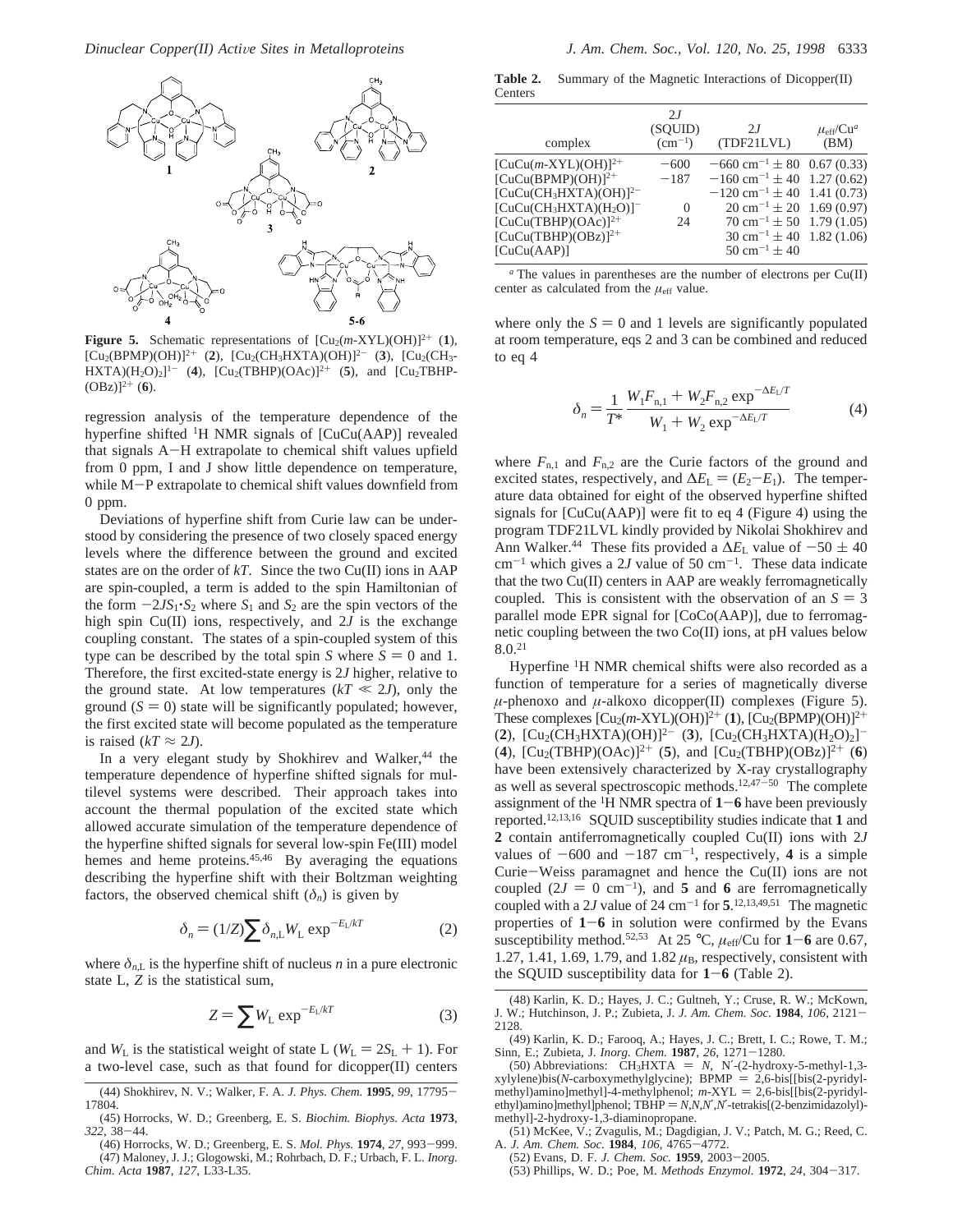

**Figure 6.** Curie plot of the hyperfine shifted <sup>1</sup>H NMR resonances of a 15 mM sample of  $[Cu_2BPMP(OH)]^{2+}$  (2) in acetonitrile- $d_3$  solution between 233 and 348 K. The dashed lines are linear least-squares fit to the data, while the solid lines are fits to eq 4.



Figure 7. Curie plots of the hyperfine shifted <sup>1</sup>H NMR resonances of 15 mM samples of (A)  $[Cu<sub>2</sub>TBHP(OAc)]^{2+}$  (5) and (B)  $[Cu<sub>2</sub>TBHP-P<sub>2</sub>]$  $(OBz)]^{2+}$  (6) in acetonitrile- $d_3$  solution between 233 and 348 K. The dashed lines are linear least-squares fit to the data, while the solid lines are fits to eq 4.

The temperature dependence of the hyperfine shifted signals of 1, 2, 5, and 6 were recorded over the temperature range  $-40$ to 75 °C in acetonitrile- $d_3$  solutions, while those of 3 and 4 were recorded over the temperature range  $0-90$  °C in D<sub>2</sub>O solutions. All of the hyperfine shifted signals for **2** (Figure 6), **3** (Figure S1, Supporting Information), **4** (Figure S2, Supporting Information), **5** (Figure 7A), and **6** (Figure 7B) sharpen and shift toward the diamagnetic region as the temperature is





**Figure 8.** Curie plot of the hyperfine shifted <sup>1</sup>H NMR resonances of a 12 mM sample of  $[Cu<sub>2</sub>m-XYL(OH)]<sup>2+</sup> (1)$  in acetonitrile- $d_3$  solution between 233 and 348 K. The dashed lines are linear least-squares fit to the data while the solid lines are fits to eq 4.

increased following Curie behavior. Conversely, all the observed resonances for **1** (Figure 8) broaden and shift away from the diamagnetic region as the temperature is increased following anti-Curie behavior. Analysis of a  $\chi$  vs  $T$  plot for antiferromagnetically coupled systems reveals a temperature maximum,  $T_N$  (Néel Temperature).  $T_N$  values were calculated using the Bleaney-Bowers expression for **<sup>1</sup>**-**<sup>3</sup>** and were found to be 540, 160, and 100 K, respectively, based upon SQUID susceptibility data.54 These data suggest that within our accessible temperature range, 2 and 3 fall on the  $\chi$  vs T plot where  $\chi$  is decreasing with increasing temperature, while **1** falls in the region where  $\chi$  is increasing with increasing temperature.<sup>14</sup> On the other hand, *ø* vs T plots for ferromagnetically coupled systems are secondorder where  $\chi$  decreases with increasing temperature through a transition temperature,  $T_{\rm C}$  (Curie temperature). The temperature dependence observed for the hyperfine shifted <sup>1</sup>H NMR signals of antiferromagnetically coupled model complexes have been previously correlated to their magnetic properties by the Evans susceptibility method.<sup>14</sup> As expected, the slopes of the  $\gamma$  vs T plots for **<sup>2</sup>**-**<sup>4</sup>** are negative while that of **<sup>1</sup>** is positive. These data follow exactly the *ø* vs *T* plots generated from SQUID susceptibility data and confirm that the observed temperature dependence of the hyperfine shifted 1H NMR signals are a direct result of the magnitude of the coupling constant.

The temperature data obtained for up to eight of the observed hyperfine shifted <sup>1</sup>H NMR resonances for  $1-6$  were fit to eq 4 using the program TDF21LVL (Table 2; Figures  $6-8$ ).<sup>44</sup> Since only eight signals could be fit simultaneously, resonances were selected from across the entire observed chemical shift range. Resonances due to  $C^{\beta}H$  protons of carboxylate arms were excluded from the fits of **3** and **4** due to temperature-dependent chemical exchange mechanisms. The calculated 2*J* values for **<sup>1</sup>**-**<sup>6</sup>** are consistent with Evans susceptibility studies as well as 2*J* values determined from SQUID susceptibility studies (Table 2). The large errors associated with the calculated values results from the relatively small temperature range over which these complexes could be studied. Inspection of Figures 6 and 7 reveals that the slope of the least-squares fit to the temperature data is indicative of the sign of 2*J*. For antiferromagnetically coupled dicopper(II) centers the least-squares fits of downfield hyperfine shifted signals extrapolate to chemical shift values downfield of their diamagnetic chemical shift values. On the